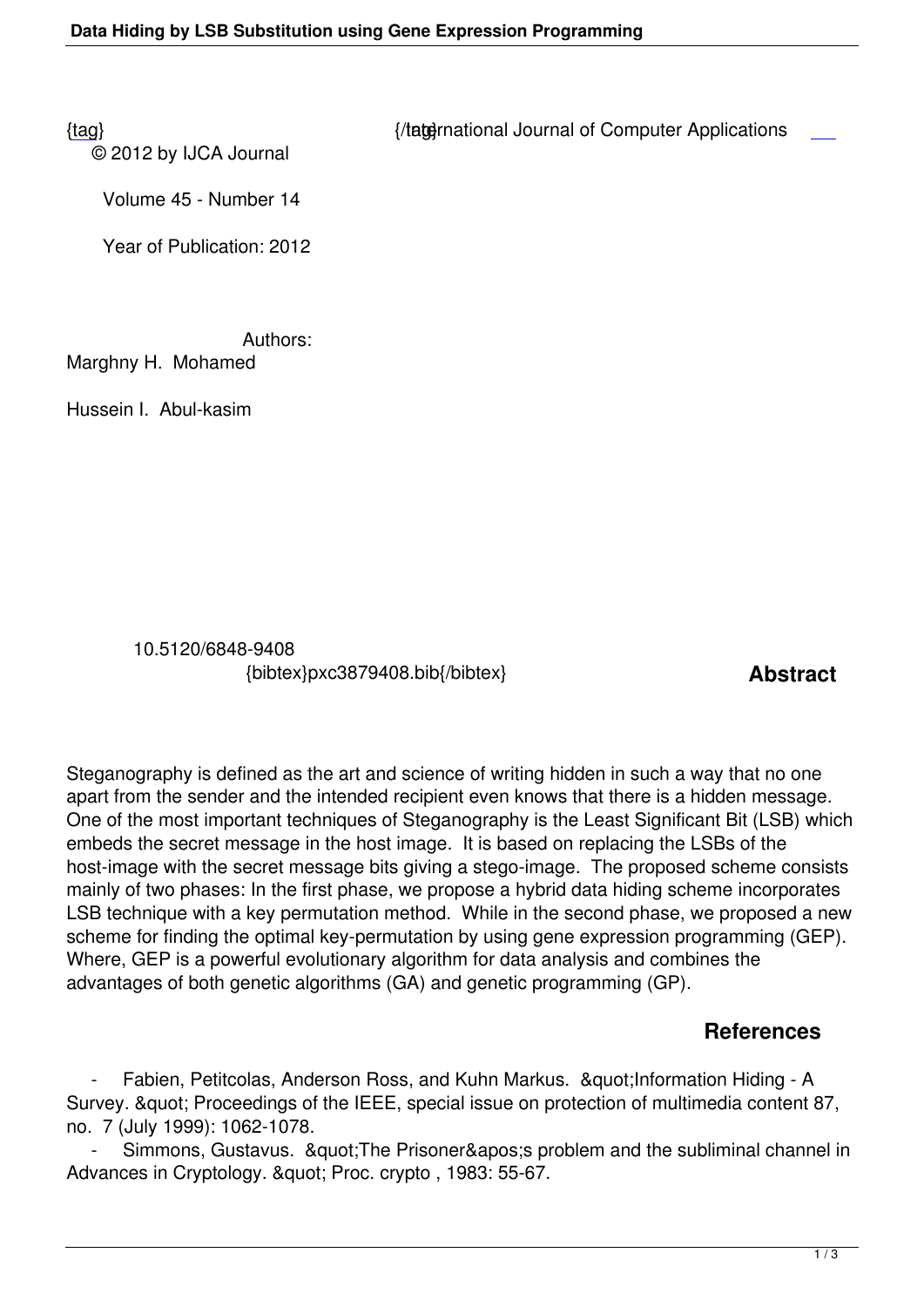Fridrich, Jessica, Miroslav Goljan, and Rui Du. & auot: Detecting LSB Steganography in Color and Gray-Scale Images. & quot; IEEE Multimedia Special Issue on Security, October-November 2001: 22–28.

Avc?bas, Ismail, Nasir Memon, and Bülent Sankur. & auot: Steganalysis Using Image Quality Metrics. " IEEE TRANSACTIONS ON IMAGE PROCESSING 12, no. 2 (FEBRUARY 2003): 221.

Westfeld, Andreas, and Andreas Pfitzmann. "Attacks on Steganographic Systems - Breaking the Steganographic Utilities EzStego, Jsteg, Steganos, and Stools - and Some Lessons Learned. & auot: Lecture Notes in Computer Science, 1768, 2000: 61-75.

Johnson, Neil, and Sushil Jajodia. &quot: Exploring Steganography: Seeing the Unseen. & quot; IEEE Computer Mag. (George Mason Univ.), February 1998.

Chan, Chi-Kwong, and Cheng. & auot: Hiding data in images by simple LSB substitution. & au ot: Pattern Recognition 37, no. 3 (2004): 469-474.

Katzenbeisser, Stefan, and Fabien Petitcolas. & quot; Information Hiding Techniques for Steganography and Digital Watermarking. & auot; Artech house, Inc., 2000.

Ferreira, Cândida. & au t: Gene Expression Programming: A New Adaptive Algorithm for Solving Problems. & quot; Complex Systems 13, no. 2 (2001): 87-129.

 - Ferreira, Cândida. Gene Expression Programming: Mathematical Modeling by an Artificial Intelligence. 2nd Edn. Berlin Heidelberg: Springer-Verlag, 2006.

Ferreira, Cândida. & quot: Combinatorial Optimization by Gene Expression Programming: Inversion Revisited. & quot; In J. M. Santos and A. Zapico, eds., Proceedings of the Argentine Symposium on Artificial Intelligence, 2002: 160-174.

Ferreira, Cândida. & quot: Function Finding and the Creation of Numerical Constants in Gene Expression Programming. & quot; 7th Online World Conference on Soft Computing in Industrial Applications, 2002.

 - Pohlheim, Hartmut. http://www. geatbx. com/docu/algindex-02. html (accessed May 15, 2011).

Hsu, Ching-Sheng, and Shu-Fen Tu. & au t; Finding optimal LSB substitution using Ant Colony Optimization Algorithm. & quot; Second International Conference on Communication Software and Networks. IEEE, 2010.

Wang, Ran-Zan, Chi-Fang Lin, and Ja-Chen Lin. & auot: Hiding data in images by optimal moderately significant-bit replacement. " IEEE Electron. Lett. 36, no. 25 (2000): 2069–2070.

Wang, Ran-Zan, Chi-Fang Lin, and Ja-Chen Lin. & quot; Image hiding by optimal LSB substitution and genetic algorithm. & quot; Pattern Recognition, no. 34 (2001): 671-683.

Li, Xiaoxia, and Jianjun Wang. & auot: A steganographic method based upon JPEG and particle swarm optimization algorithm. " Information Sciences (Elsevier Inc.), 2007: 3099–3109.

 - Chang, Chin-Chen, Ju-Yuan Hsiaob, and Chi-Shiang Chan. "Finding optimal least-significant-bit substitution in image hiding by dynamic programming strategy. & quot; Pattern Recognition Society 36 (2003): 1583 – 1595.

Wu, Ming-Ni, Min-Hui Lin, and Chin-Chen Chang. & & Aubstitution Oriented Image Hiding Strategy Using Genetic Algorithms. & quot; AWCC 2004, LNCS 3309 (Springer-Verlag Berlin Heidelberg), 2004: 219–229.

Forouzan, B. A. & quot: Cryptography and Network Security. & quot; Tata. McGraw Hill, 2007.